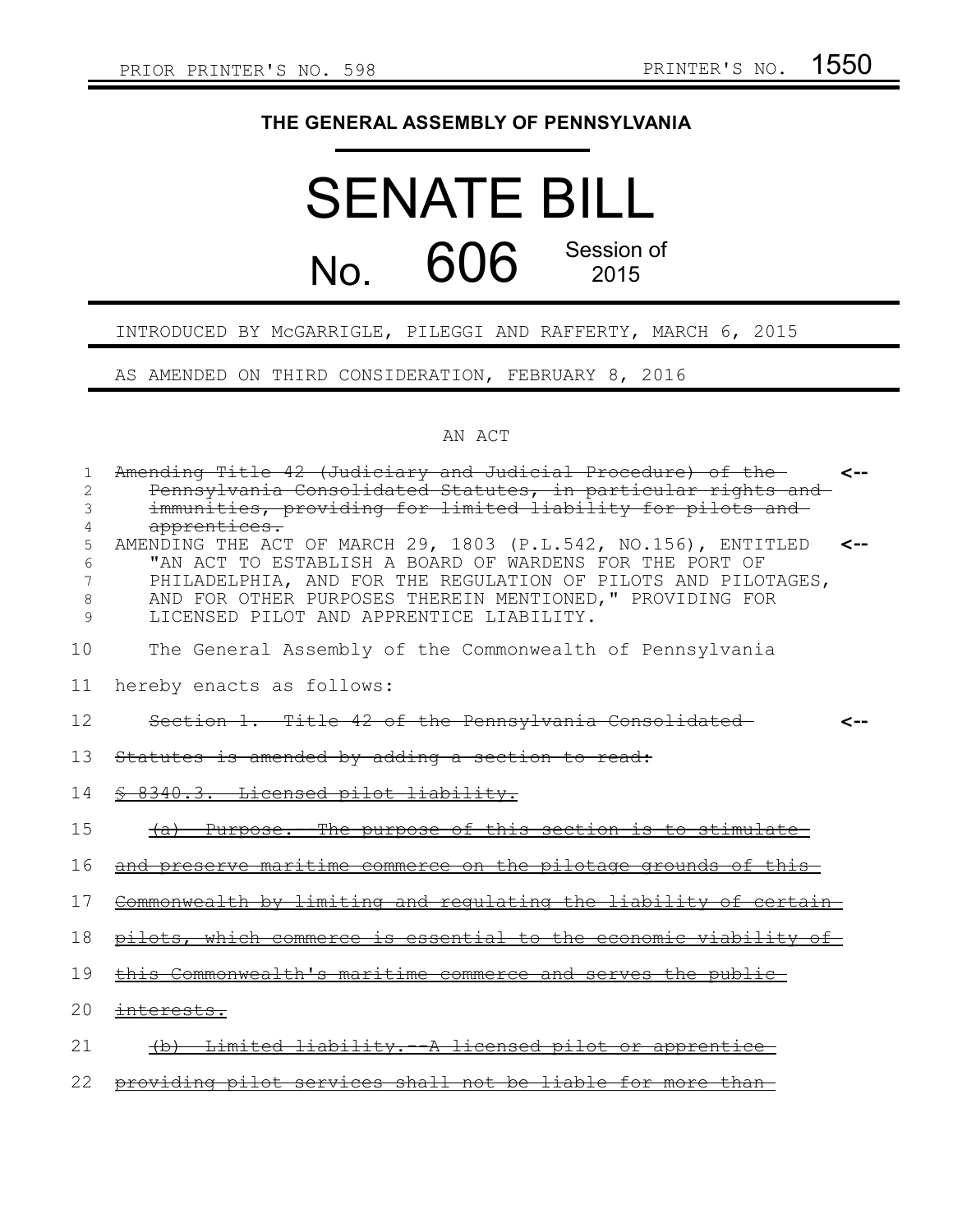| 1  | \$5,000 for damage or loss caused by the licensed pilot's or-         |
|----|-----------------------------------------------------------------------|
| 2  | apprentice's error, omission, fault or neglect in the-                |
| 3  | performance of the pilot services, except for the following:          |
| 4  | (1) damage or loss that arises because of the willful-                |
| 5  | <u>misconduct or reckless disregard for safety by the licensed-</u>   |
| 6  | <del>pilot or apprentice; or</del>                                    |
| 7  | an act or omission relating to the ownership and<br><del>(2)</del>    |
| 8  | operation of a pilot boat unless the pilot boat is directly           |
| 9  | <u>involved in pilot services other than the transportation of </u>   |
| 10 | <del>licensed pilots.</del>                                           |
| 11 | (c) Vessel owners and operators. - This section does not-             |
| 12 | exempt a vessel or its owner or operator from liability for-          |
| 13 | damage or loss caused by the vessel to a person or property on        |
| 14 | the grounds that:                                                     |
| 15 | (1) the vessel was piloted by a licensed pilot or                     |
|    |                                                                       |
| 16 | apprentice; or                                                        |
| 17 | <u>(2) the damage or loss was caused by the error, </u>               |
| 18 | omission, fault or neglect of a licensed pilot or apprentice.         |
| 19 | Dismissal of proceedings. -- In a proceeding brought                  |
| 20 | against a licensed pilot or apprentice for an act or omission         |
| 21 | <u>for which liability is limited as provided by this section and</u> |
| 22 | <u>in which other claims are made or anticipated with respect to</u>  |
| 23 | the same act or omission the court shall dismiss the proceedings      |
| 24 | as to the licensed pilot or apprentice to the extent the              |
| 25 | pleadings allege liability of the pilot that exceeds \$5,000.         |
| 26 | (e) Other limitations of liability. - Liability under this            |
| 27 | section shall also be limited as follows:                             |
| 28 | (1) A pilot or apprentice shall not be liable directly                |
| 29 | <u>or as a member of an organization of pilots for any claim-</u>     |

20150SB0606PN1550 - 2 -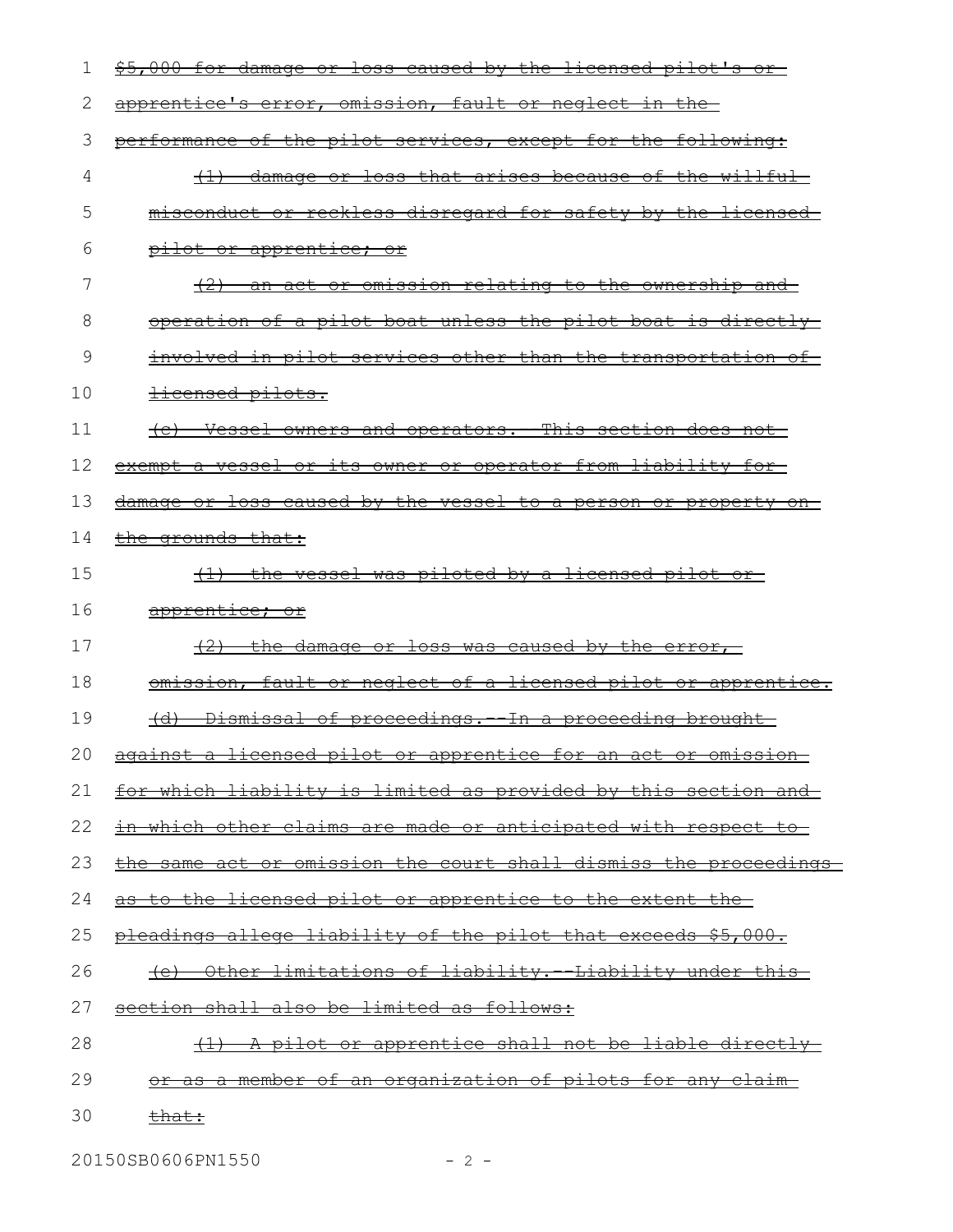| 1  | <u>arises from an act or omission of another pilot, </u>               |
|----|------------------------------------------------------------------------|
| 2  | <u>apprentice or organization of pilots; and</u>                       |
| 3  | (ii) relates directly or indirectly to pilot-                          |
| 4  | services.                                                              |
| 5  | (2) An organization of pilots shall not be liable for                  |
| 6  | any damages caused by a licensed pilot's or apprentice's               |
| 7  | error, omission, fault or neglect in the performance of                |
| 8  | pilotage.                                                              |
| 9  | (f) Defense. For the sole purpose of occasions when this               |
| 10 | section is applicable as a defense to liability by a licensed          |
| 11 | pilot or apprentice, the licensed pilot or apprentice asserting        |
| 12 | the defense shall be considered to have been acting as the             |
| 13 | servant of the vessel, its owner and its operator.                     |
| 14 | (g) Applicability. This section shall apply to all causes              |
| 15 | <u>of action that occur on or after July 1, 2015.</u>                  |
| 16 | (h) Definitions. As used in this section, the following                |
| 17 | words and phrases shall have the meanings given to them in this        |
| 18 | subsection unless the context clearly indicates otherwise:             |
| 19 | "Apprentice." A person appointed as an apprentice pilot-               |
|    | 20 under 4 Pa. Code Ch. 405.9 (relating to apprentices).               |
| 21 | "Pilot." A person licensed under 4 Pa. Code Ch. 405-                   |
| 22 | <u>(relating to pilots and pilotage) by the Navigation Commission-</u> |
| 23 | for the Delaware River and its Navigable Tributaries.                  |
| 24 | Section 2. This act shall take effect July 1, 2015.                    |
| 25 | SECTION 1. THE ACT OF MARCH 29, 1803 (P.L.542, NO.156),<br><--         |
| 26 | ENTITLED "AN ACT TO ESTABLISH A BOARD OF WARDENS FOR THE PORT OF       |
| 27 | PHILADELPHIA, AND FOR THE REGULATION OF PILOTS AND PILOTAGES,          |
| 28 | AND FOR OTHER PURPOSES THEREIN MENTIONED, " IS AMENDED BY ADDING       |
| 29 | A SECTION TO READ:                                                     |
| 30 | SECTION 31.2. (A) THE PURPOSE OF THIS SECTION IS TO                    |

20150SB0606PN1550 - 3 -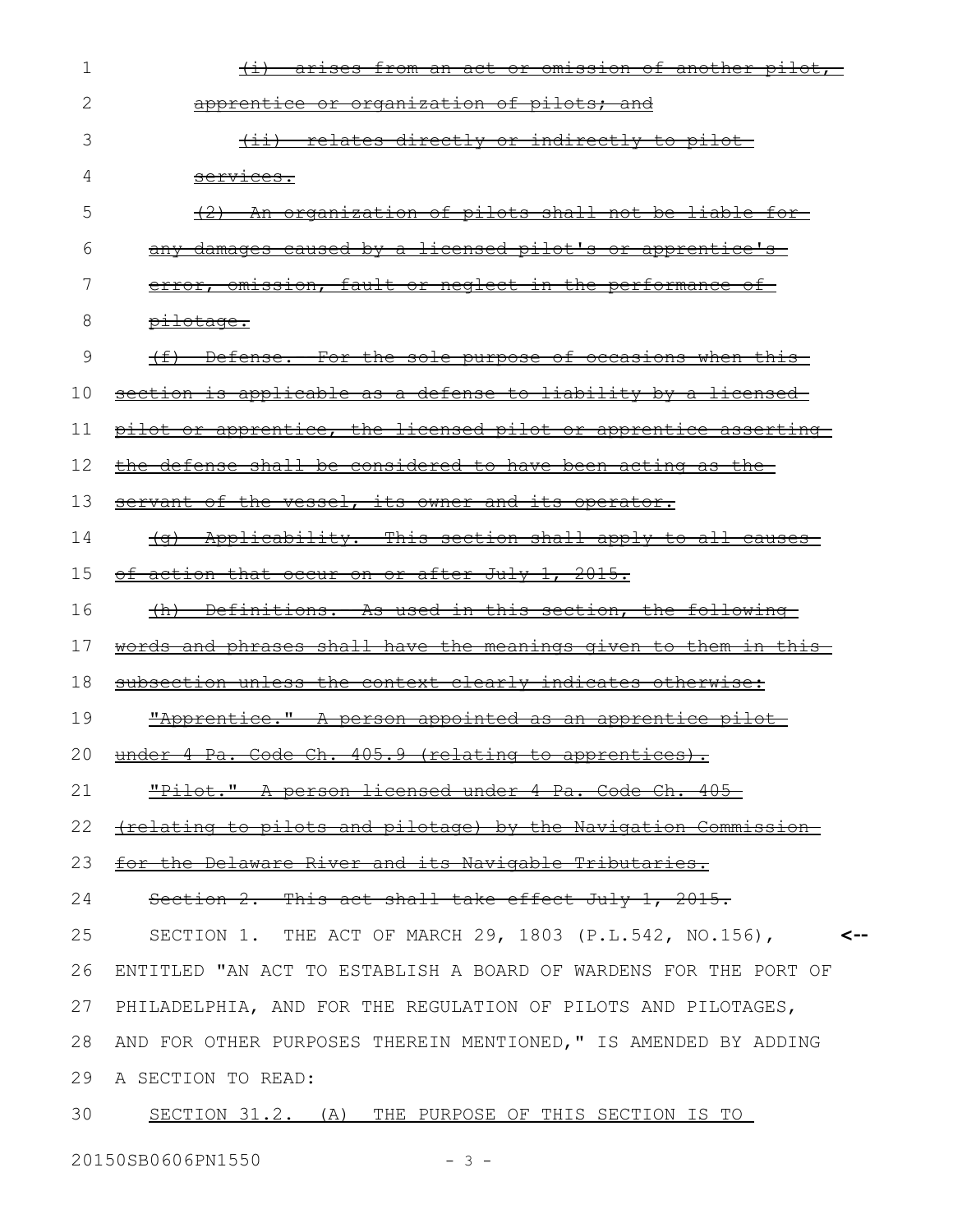| 1  | STIMULATE AND PRESERVE MARITIME COMMERCE ON THE PILOTAGE GROUNDS |
|----|------------------------------------------------------------------|
| 2  | OF THIS COMMONWEALTH BY LIMITING AND REGULATING THE LIABILITY OF |
| 3  | CERTAIN PILOTS, WHICH COMMERCE IS ESSENTIAL TO THE ECONOMIC      |
| 4  | VIABILITY OF THIS COMMONWEALTH'S MARITIME COMMERCE AND SERVES    |
| 5  | THE PUBLIC INTERESTS.                                            |
| 6  | A LICENSED PILOT OR APPRENTICE PROVIDING PILOT SERVICES<br>(B)   |
| 7  | SHALL NOT BE LIABLE FOR MORE THAN FIVE THOUSAND DOLLARS FOR      |
| 8  | DAMAGE OR LOSS CAUSED BY THE LICENSED PILOT'S OR APPRENTICE'S    |
| 9  | ERROR, OMISSION, FAULT OR NEGLECT IN THE PERFORMANCE OF THE      |
| 10 | PILOT SERVICES, EXCEPT FOR THE FOLLOWING:                        |
| 11 | DAMAGE OR LOSS THAT ARISES BECAUSE OF THE WILLFUL<br>(1)         |
| 12 | MISCONDUCT OR RECKLESS DISREGARD FOR SAFETY BY THE LICENSED      |
| 13 | PILOT OR APPRENTICE; OR                                          |
| 14 | (2)<br>AN ACT OR OMISSION RELATING TO THE OWNERSHIP AND          |
| 15 | OPERATION OF A PILOT BOAT UNLESS THE PILOT BOAT IS DIRECTLY      |
| 16 | INVOLVED IN PILOT SERVICES OTHER THAN THE TRANSPORTATION OF      |
| 17 | LICENSED PILOTS.                                                 |
| 18 | THIS SECTION DOES NOT EXEMPT A VESSEL OR ITS OWNER OR<br>(C)     |
| 19 | OPERATOR FROM LIABILITY FOR DAMAGE OR LOSS CAUSED BY THE VESSEL  |
| 20 | TO A PERSON OR PROPERTY ON THE GROUNDS THAT:                     |
| 21 | (1)<br>THE VESSEL WAS PILOTED BY A LICENSED PILOT OR             |
| 22 | APPRENTICE; OR                                                   |
| 23 | (2)<br>THE DAMAGE OR LOSS WAS CAUSED BY THE ERROR, OMISSION,     |
| 24 | FAULT OR NEGLECT OF A LICENSED PILOT OR APPRENTICE.              |
| 25 | IN A PROCEEDING BROUGHT AGAINST A LICENSED PILOT OR<br>(D)       |
| 26 | APPRENTICE FOR AN ACT OR OMISSION FOR WHICH LIABILITY IS LIMITED |
| 27 | AS PROVIDED BY THIS SECTION AND IN WHICH OTHER CLAIMS ARE MADE   |
| 28 | OR ANTICIPATED WITH RESPECT TO THE SAME ACT OR OMISSION, THE     |
| 29 | COURT SHALL DISMISS THE PROCEEDINGS AS TO THE LICENSED PILOT OR  |
| 30 | APPRENTICE TO THE EXTENT THE PLEADINGS ALLEGE LIABILITY OF THE   |
|    | 20150SB0606PN1550<br>$-4 -$                                      |